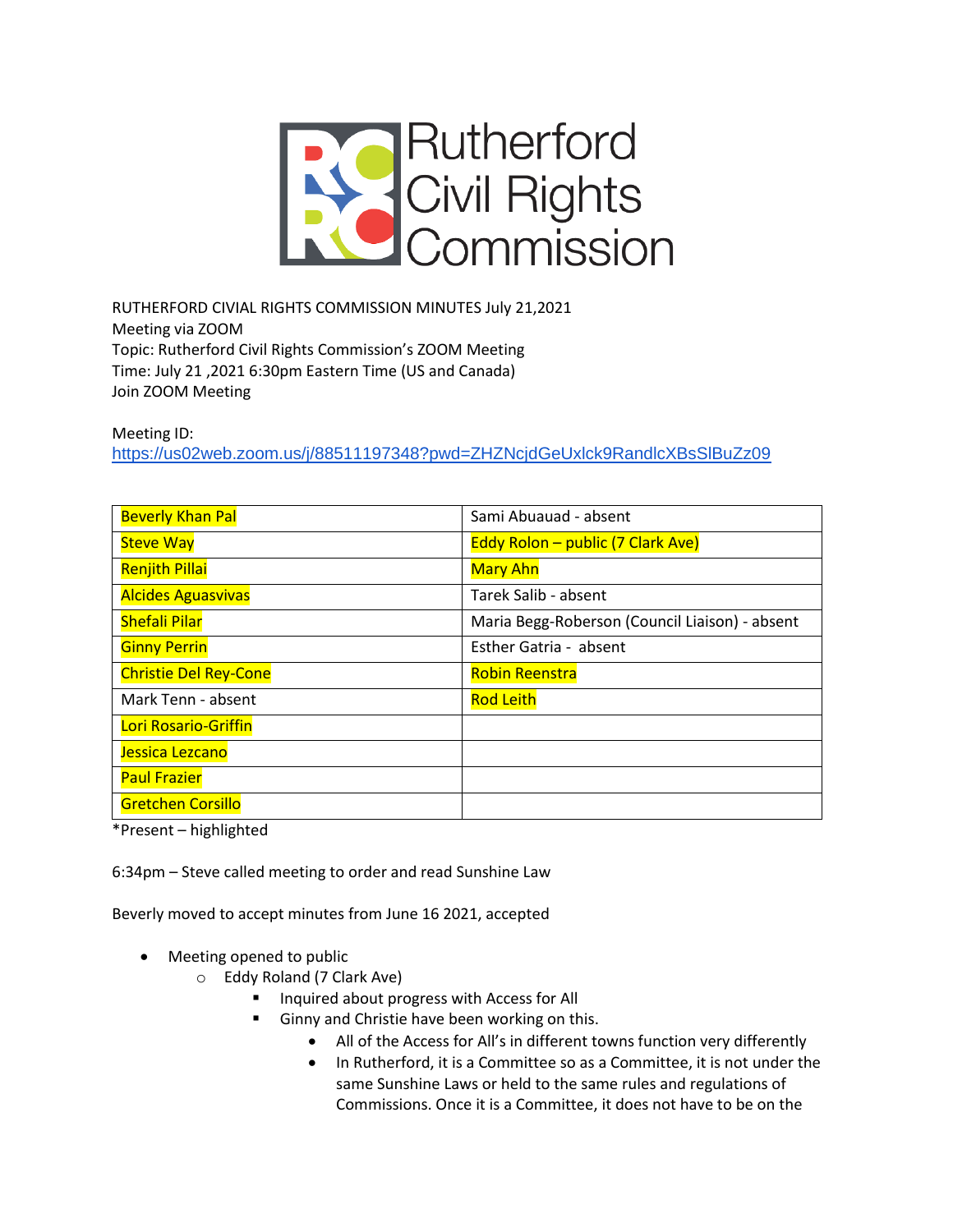Borough calendar or open to the public; as compared to Commissions which are subject to the Sunshine Law and are required to be open to all and announced. If they choose to do so, it is their option but not required. Other Committees in town were established by resolution whereas this Committee was created by Ordinance and can limit the number of people allowed to participate. If there is something that anyone in the public wants the Committee to look at and address, then you can email the liaisons.

- All Committees in general will have an Open Call where if there is an opening for a position, a person can apply for the position/role.
- Some of the other town committees are very much event oriented whereas ours is an advisory board for the mayor and council and serves as a think tank to make sure they are inclusive for any initiatives that are coming up for the town.
- Eddy says that he feels this is quite different than the way it was advertised. He reached out to the chair-people, and they said that they will send the ZOOM link but he never received it. He feels that there is something disingenuous going on that is not in the spirit of Access for All and it seems very political to him.
- Christie mentioned how the RCRC approached this topic in a more neutral, fact-finding mission to learn more about how the Committee functions rather than from a political perspective.
- Ginny commented that Access for All has different definitions depending on the need of each town and based on what the definition of Committee, they are functioning in an appropriate capacity. She told Eddy that if he is looking to be included in the meetings, the Access for All committee is not looking for new members but if he has any issues about accessibility, then he can email the Access for All committee with his concerns.
- Movie Night Alcides
	- $\circ$  July 14<sup>th</sup> was the 1<sup>st</sup> movie night organized by Mark Tenn and it turned out great
	- $\circ$  Performances were successful and the movie "Remember the Titans" was a great hit
	- $\circ$  Ginny commented that we should always make a connection and speak about RCRC and why we are doing certain events.
	- $\circ$  Beverly said she did speak in the beginning about it briefly. There were a few AV issues, and we will follow up with Cliff Hanger to see how we can manage them for the future.
	- $\circ$  Robin said that we also need to advertise not only the movie but also the entertainment
- Receiving payments
	- $\circ$  Alcidies says that we are extremely limited on what we can do with regards to raising funds because we are part of the government. We are not allowed to create any thirdparty merchant accounts which includes Threadless, Paypal, Zelle, etc.
	- $\circ$  All funds coming to and from the Commission need to come directly through the town and not through a third-party payment service. So, only checks or cash is acceptable.
	- $\circ$  Jessica inquired if we could inquire about partnering with the Recreation Center and using their merchant service. Alcides will look into this.
- **Fundraising** 
	- o Alcides has a commitment from Goffins for \$250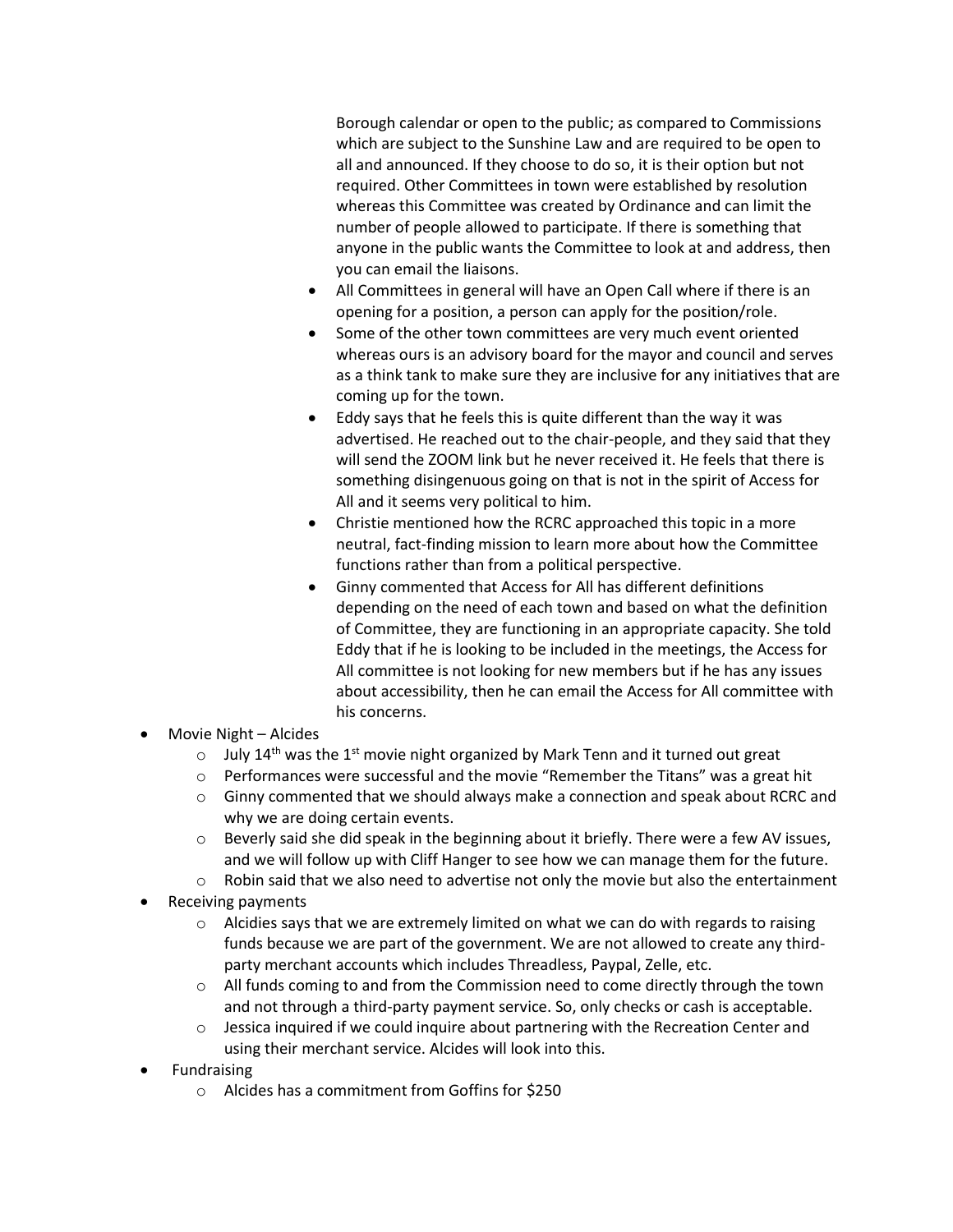- $\circ$  Ginny wants to know if there has been a more definitive budget for the Movies, Music, and Movement Series. We need to know what will happen to sponsorships if we are not able to raise enough money for the events we promise. Can we then use the money that was given for other events/sponsorship material, or will we need to return the monies?
- $\circ$  Christie inquired as to what the budget is for the sponsorship material (name of business on truck
- $\circ$  There is no tax deduction for government-based fundraising which is typically the perk for people to donate.
- o Steve says we made a lot of money from program books
- $\circ$  The main sponsors donated larger amounts and they got the larger ads in the program books.
- o Paul Frazier
	- He is trying to get 3 main acts (bands) approximately \$1000 each
	- Food trucks you usually do not have to pay them for anything because they are making money by selling foods at events. There is only a \$39 fee that the truck needs with the Department of Food.
- $\circ$  Alcides says we do not always need two quotes for performances or event coordinators especially if they are unique. Ginny says that we still need to shop around to make sure we get good deals.
- $\circ$  Ginny says it is safer to have sponsorship for the event rather than for a specific act if something changes with the act, it will be easier to use the funds we receive in a different manner.
- o Shefali inquired if it would be easier to start with a one-day event rather than committing to three days if we are having difficulty getting funds.
- o Ginny/Bev shared the Sponsor Request Info
	- Gold sponsor \$5000
	- **E** Silver sponsor \$2500
	- Bronze sponsor \$1500
	- Community Builder \$1000
	- Community Enhancer \$500
	- Depending on the level of sponsorship, some of the perks include VIP viewing areas, introducing an act, name/logo on all printed material
- $\circ$  Christie says that if each of us commits to donating \$500 or \$1000 we would reach our goal without an issue.
- $\circ$  Ginny mentions how with Dining Under the Stars always says that their event was possible due to the generous donation by such and such business.
- o Outside of DPW prepping and police putting no parking signs, there should be little prep by the township. We are responsible for the portal potties.
- $\circ$  Bergen County Division of Historic and Cultural Affairs had given a grant for almost \$3100 to us (Letter dated Dec 2019) but it was never received. It may have been mixed in with the general town funds. Another grant for \$2200 is also pending. The checks will need to be reissued and Alcides will investigate this.
- $\circ$  Promotional/informational/activity tables only they cannot be used to sell anything. \$100 per table and free if they are a sponsor
- o We had talked in the past about not having a beer tent to keep costs down, to allow for more control and to keep it family-friendly/fun and casual. The individual sponsor manages the tent.